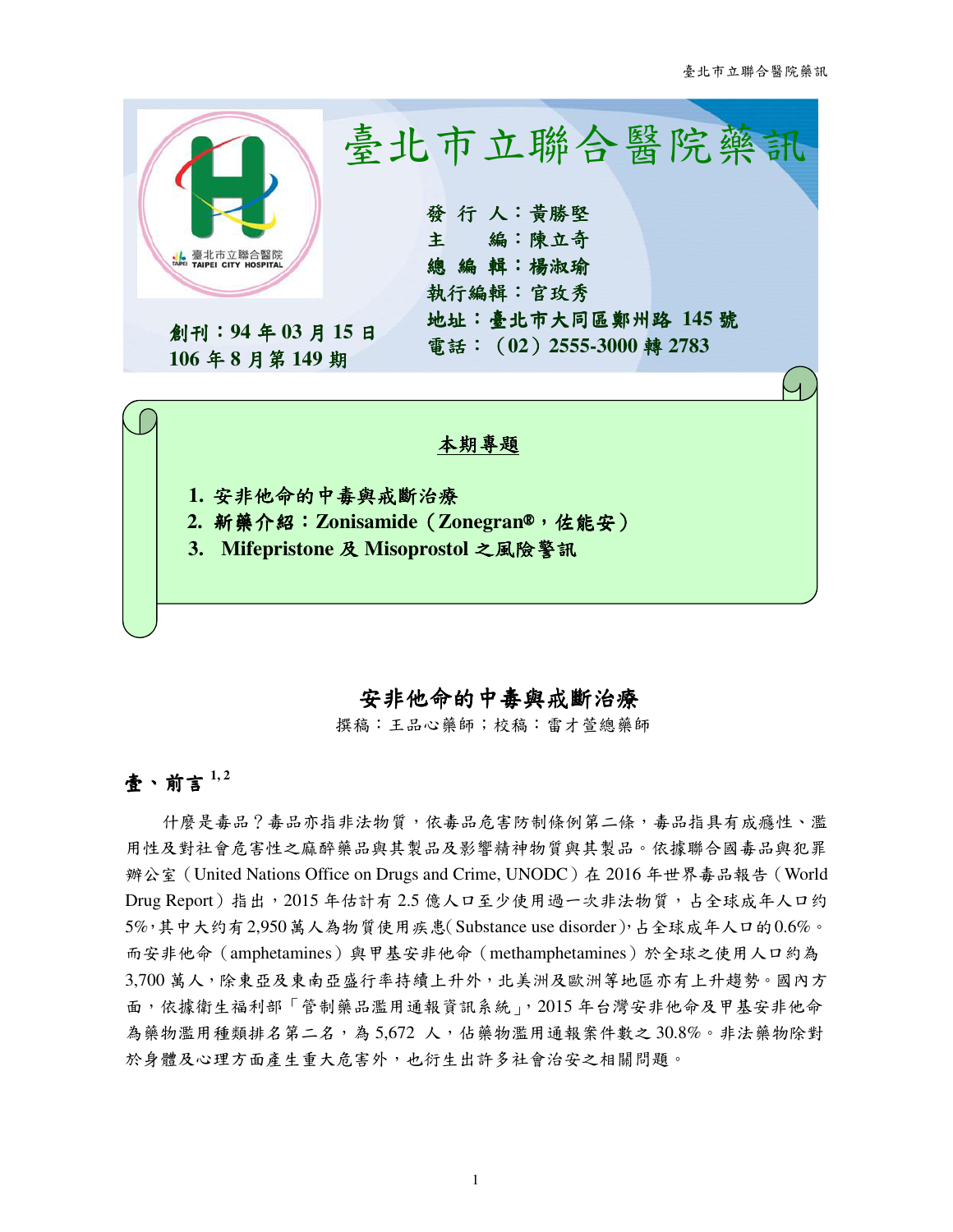# 貳、(甲基)安非他命之歷史 安非他命之歷史 **3,4,5**

安非他命最早於 1887 年由德國科學家 Edeleano 製造,1919 年由日本研發合成甲基安非 他命。甲基安非他命為結晶粉末狀狀且具水溶性,微帶苦味,呈白色或無色。第二次世界大 戰時,甲基安非他命被戰爭國家廣泛地用於軍隊來提升警覺性及避免產生疲勞。但在第二次 大戰後,日本軍方倉庫存的大量甲基安非他命流到市面上,造成甲基安非他命大規模的流行。 而後在 1932 年時將安非他命的中樞神經興奮劑藥理作用運用在醫療用途,作為治療鼻塞的去 鼻充血吸入劑,當時的商品名為 Benzedrine®。1950 年代,安非他命被用來治療憂鬱症、過 動症(hyperactivity in children)、嗜睡症,或抑制食慾來控制飲食等。除此之外,因容易取得, 甲基安非他命也廣泛被用於運動員、學生、卡車司機,此時期造成美國第一次流行濫用。1990 年代,墨西哥的毒品營銷組織在美國加州成立了大型的實驗室,加上有許多小型私人實驗室 開始製造後,甲基安非他命遍及到整個美國,之後也經由捷克共和國進入了歐洲。現今,安 非他命之製造大多位於亞洲國家,例如泰國、緬甸和中國等。

### 參、作用機轉、藥物動力學及不良反應 **6,7**

甲基安非他命俗稱安公子、安仔、冰糖、冰塊、鹽、Speed、糖果、冰毒、煙嗨,或是 Crystal meth 等,屬於中樞神經興奮劑,常見使用方式為口服、鼻吸、菸吸或注射,台灣較常 見為菸吸的方式。(甲基)安非他命的化學結構含有苯乙胺(phenethylamines),這個結構同 時存在於其他中樞神經刺激劑,如:多巴胺(dopamine)、MDMA(又稱作 Ecstasy,搖頭丸)、 麻黃素(ephedrine)等。甲基安非他命為粉末結晶狀,為安非他命將氨基甲基化以增加親脂 性及中樞神經之活性,比安非他命穿過血腦障壁(brain blood barrier, BBB)能力更強。而異 構體中,又以右旋異構體發揮更大作用。安非他命作用機轉主要為造成突觸間隙多巴胺濃度 增加,可能機轉為促進含多巴胺的突觸小泡於神經元末端釋放多巴胺,使其與突觸前神經元 膜上的多巴胺神經元結合,增加多巴胺分泌,及與多巴胺轉運蛋白結合並反轉其功能,從神 經末端運送多巴胺至突觸間隙等。除增加腦內多巴胺外,還會增加正腎上腺素釋放至突觸間 隙以及上升血清素(serotonin)活性,這些皆會興奮中樞神經,短期之內會讓人產生欣快感 (euphoria)及注意力更為集中,比較有精神、有活力、食慾下降,體溫、心跳及呼吸速率會 上升等現象。但長期使用,除成癮風險提高外,容易出現精神症狀,例如妄想(delusion)及 幻覺(hallucination)。安非他命長期使用者也容易產生暴力以及攻擊之行為,同時因藥物造 成大腦之損傷,進而使記憶力減退。甲基安非他命還會造成嚴重齲齒,牙齒會變黑、有污漬、 損壞,最後恐須以牙科手術去除牙齒。

# 肆、(甲基)安非他命引起之精神症狀<sup>8</sup>

在使用(甲基)安非他命後,個案即使意識清醒下仍可能出現精神症狀(psychosis),如: 多疑與被害妄想,或是產生幻覺,其中幻覺又以聽幻覺或是觸幻覺為主,也可能出現視幻覺 等情形。精神症狀產生時,個案會情緒激躁不安,特別是受被害妄想影響而感到極度驚恐或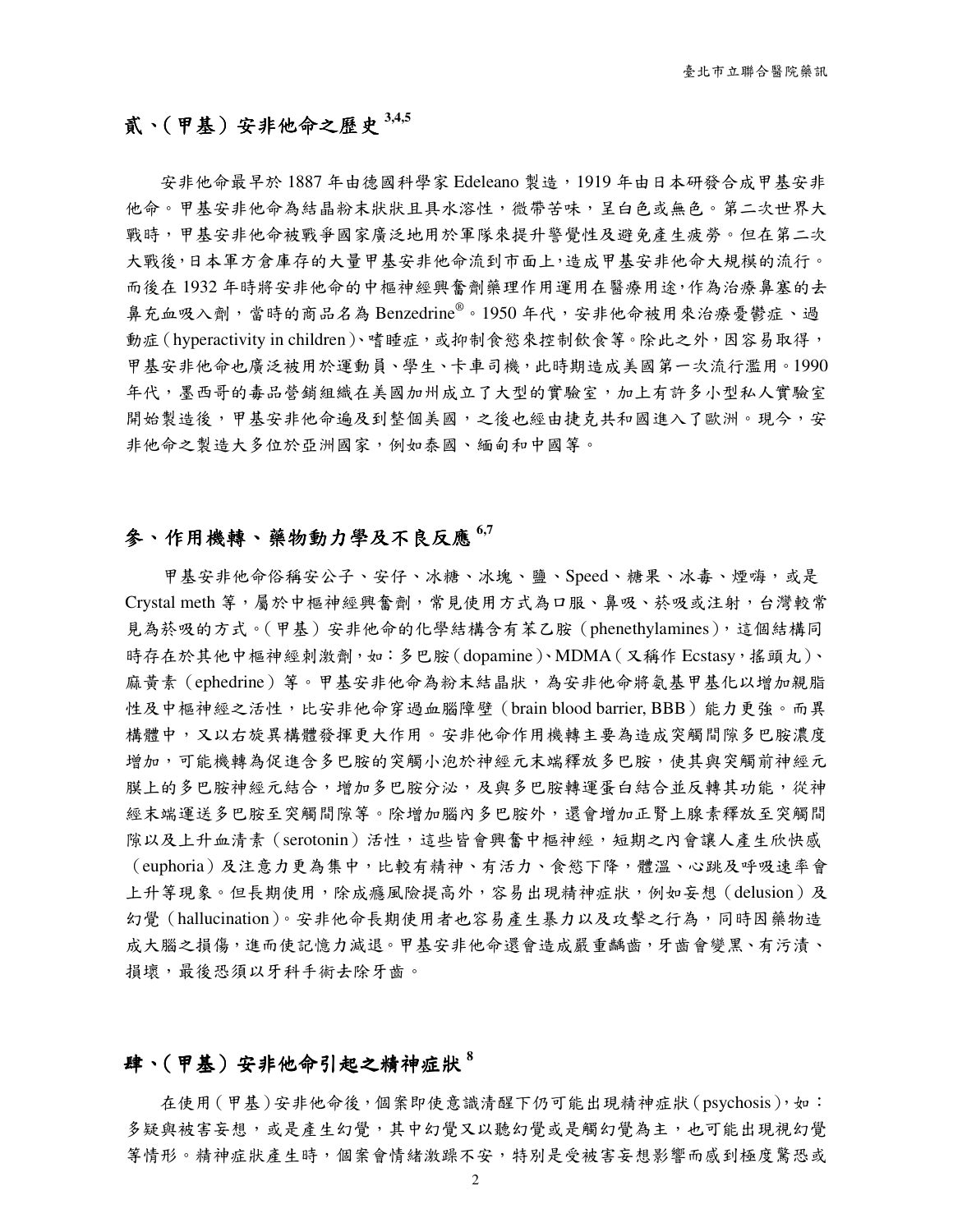者是多疑程度升高,這時可能會因為缺乏病識感而對妄想對象做出暴力行為,而通常這些精 神症狀在停用安非他命類藥物後幾天至幾週左右會消失。針對(甲基)安非他命引起之精神 症狀,可藉由使用抗精神病藥物 (antipsychotics) 或鎮靜安眠藥物 (sedatives and hypnotics) 獲得適當控制。但若再次使用(甲基)安非他命,可能將造成其精神症狀比前次使用更快發 作,更明顯且劇烈地呈現,稱為敏感化(sensitization)表現。個案也可能會在停用安非他命 之情形下,因受各種壓力造成精神症狀復發,因此需釐清該精神症狀是復用引發或是因停藥 導致的。

## 伍、(甲基)安非他命急性中毒之治療<sup>8,9</sup>

不管是急性中毒及戒斷治療方面,安非他命與其他中樞神經刺激的非法藥物皆相同,目 前仍無針對這些中樞神經劑依賴性的有效療法,即使有許多藥物針對安非他命之藥理作用來 治療其依賴性,但相關臨床試驗正在進行,且這些試驗沒有一致的結果。

安非他命之急性中毒症狀主要和 alpha 和 beta 腎上腺素受體有關,例如過度的警覺心 (hyper-alertness),高血壓(hypertension),心搏過速(tachycardia),散瞳(mydriasis),甚 至可能產生癲癇(seizure)等。藥物治療主要仍以控制激動和自主神經刺激作用,及水分營 養補充為主,同時監測並維持生命跡象並保持呼吸道暢通,避免呼吸抑制和低血壓發生。通 常不考慮使用活性碳或洗胃,除非是就醫前一小時內大量口服安非他命。針對激躁不安可使 用靜脈或肌肉注射 benzodiazepines,起始劑量為 lorazepam inj. 2mg 或 diazepam inj. 10 mg,之 後每3~5分鐘注射一半之劑量直到激躁緩解為止。若個案極度激躁,可併用物理性的約束, 當藥效發揮後盡早移除物理性約束。預防和控制癲癇發作是安非他命急性中毒的首要治療目 標,藥物治療同樣為靜脈注射 benzodiazepines,補充血清電解質(特別是鈉)和葡萄糖。多 次發生且長期癲癇發作者應找出潛在之原因,例如顱內出血、低鈉血症或低血糖等。

# 陸、(甲基)安非他命戒斷症狀之治療 9,10,11

持續的甲基安非他命濫用會導致腦內的神經紊亂,其後果包括強迫且無法控制地攝取安 非他命及物質成癮。在大量或長期使用後突然停藥,特別容易引起安非他命的戒斷現象,其 症狀可能在數小時內產生,通常在1至2天內達最高峰,並在兩週內緩解。當在急性戒斷階 段(俗稱 the crash)期間,症狀可能包括:煩躁或激躁不安、焦慮、失眠、疲勞、睡眠增加、 對於藥物渴望和食慾增加。而在亞急性戒斷期可能持續長達三個星期,其症狀包括失眠、噩 夢增加、睡眠過多、食慾改變、憂鬱及可能產生自殺想法。(甲基)安非他命戒斷症狀治療主 要目標為行為治療,但會先行給予支持性藥物穩定症狀後,才能夠讓個案行為治療更加順利, 並預防其症狀嚴重惡化至危及生命。目前被證實可用於治療(甲基)安非他命戒斷的治療方 法非常有限,除支持性藥物療法為針對症狀給予 benzodiazepines, antidepressants, antipsychotics 等藥物及行為治療外,目前已知藥物治療之一為 amineptine,但此藥因濫用問題而下市;另 外一個藥物是 reboxetine (Edronax®) 是選擇性的正腎上腺素的回收抑制劑,但在台灣已被 註銷。臨床試驗顯示 bupropion (Wellbutrin®)及 mirtazapine(Remoron®)用在(甲基)安非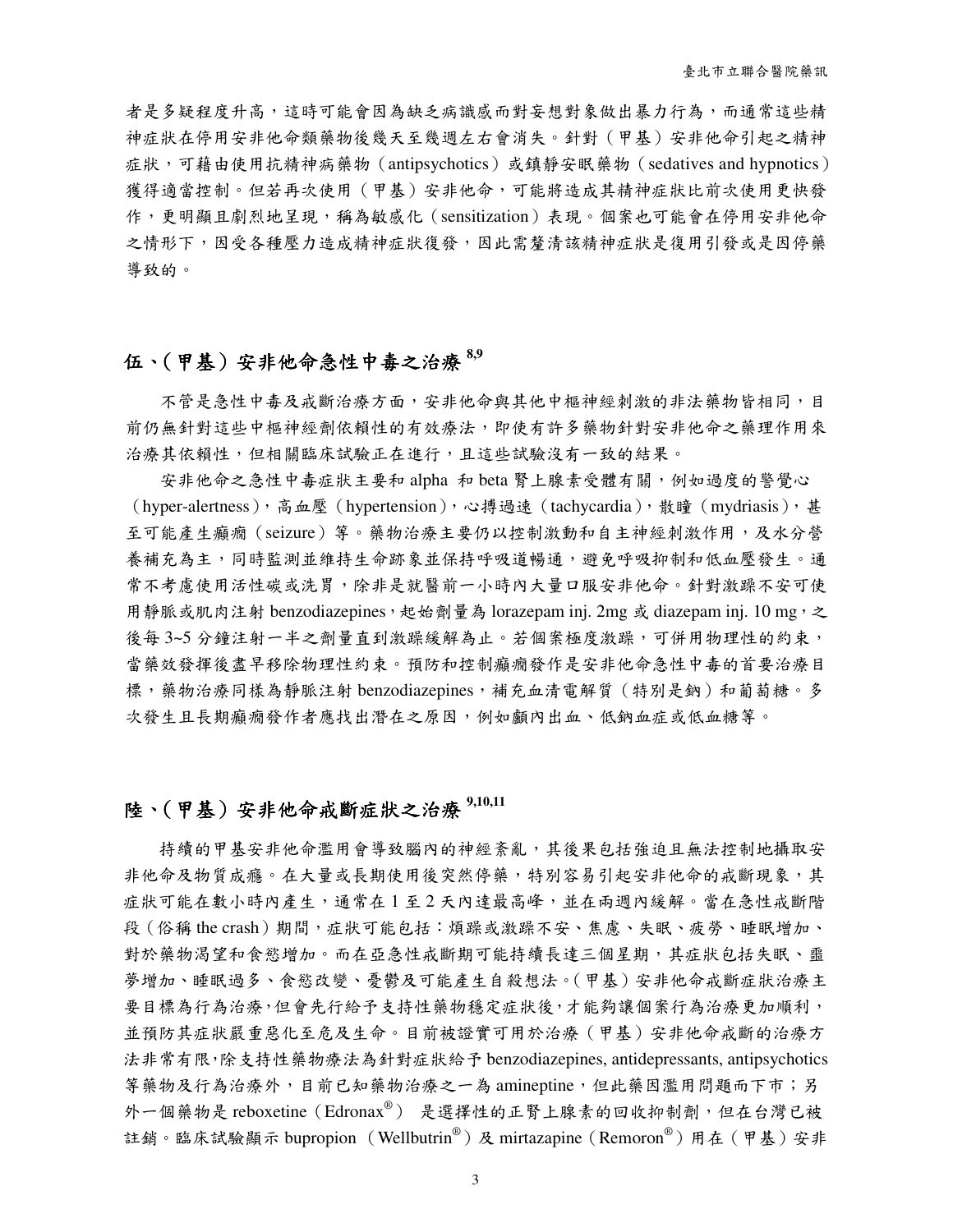他命使用疾患(methamphetamine use disorder), mirtazapine 有更好的治療結果。除此之外, 一篇發表在 2009 年 Cochrane 的回顧性文章中,評估安非他命戒斷以單一藥物治療與安慰劑 的停藥率、以精神科評量表(Clinical Global Impression)進行的整體功能評估、戒斷症狀及 藥物渴望及滿意度評分等評估方式為搜尋條件,篩選後最後收錄4篇文獻,經評估其研究方 法設計、異質性,並請專家評析後產生結果為:在停藥率和整體狀況上,不管是使用 amineptine 還是 mirtazapine 的組別皆可得知藥物治療相對於安慰劑有較好的結果。但在於戒斷症狀和對 藥物渴望的分數方面,兩組並無顯著差異。除此之外,因 mirtazapine可透過抑制 alpha 2、5-HT2、 5HT3 來增加中樞正腎上腺素和血清素的作用,可減少自殺率

### 陸、結論

接觸(甲基)安非他命的誘因有數種,包括能使人清醒且執著而提高工作效率,降低食 慾達到減肥效果,或是渴望藥效產生之欣快感等。但每當藥效消失時的沮喪以及低落感,伴 隨腦部及身體的傷害而影響工作效率或生活品質時,可能會再次接觸以擺脫負面情緒。在每 次需要不斷地提高劑量的惡性循環下,最終導致(甲基)安非他命的濫用及依賴。現今使用 安非他命及甲基安非他命的比率仍有上升的趨勢,目前仍無針對安非他命依賴性的治療方式 的藥品,因此以支持性療法緩解戒斷症狀的不適,並給予適當的心理以及行為治療具有相當 的重要性。除了在給予藥品時觀察個案急性中毒與戒斷症狀緩解程度,更重要的是了解個案 接觸背後的原因並給予心理治療協助,讓個案不再以藉由非法藥品的方式來解決或逃避遇到 的困難。向曾使用和未使用安非他命者說明非法藥品對於生理以及心理的危害,從教育來讓 大眾對非法藥物有深入的了解,才更能夠避免因好奇心或是其他原因而接觸非法藥物,拒絕 毒品的誘惑,是根本的解決之道。

### 捌、參考資料

- 1. United Nations Office on Drugs and Crime, World Drug Report 2017, Executive summary conclusions and policy implications. Available at https://www.unodc.org/wdr2017/index.html Accessed June 2017.
- 2. 法務部、衛福部、教育部。105 年反毒報告書。法務部、衛福部、教育部。 Available at http://enc.moe.edu.tw/UploadFile/eBook/20160801110208837427/mobile/index.html . Accessed June 2017
- 3. The truth about crystal meth, History of Methamphetamine. Foundation for a Drug-Free World. Available at http://www.drugfreeworld.org/drugfacts/crystalmeth/history-of-methamphetamine.html Accessed June 2017.
- 4. Methamphetamine and Other Illicit Drug Education, methamphetamine overview, origin and history, available at http://methoide.fcm.arizona.edu/infocenter/index.cfm?stid=164 Accessed June 2017.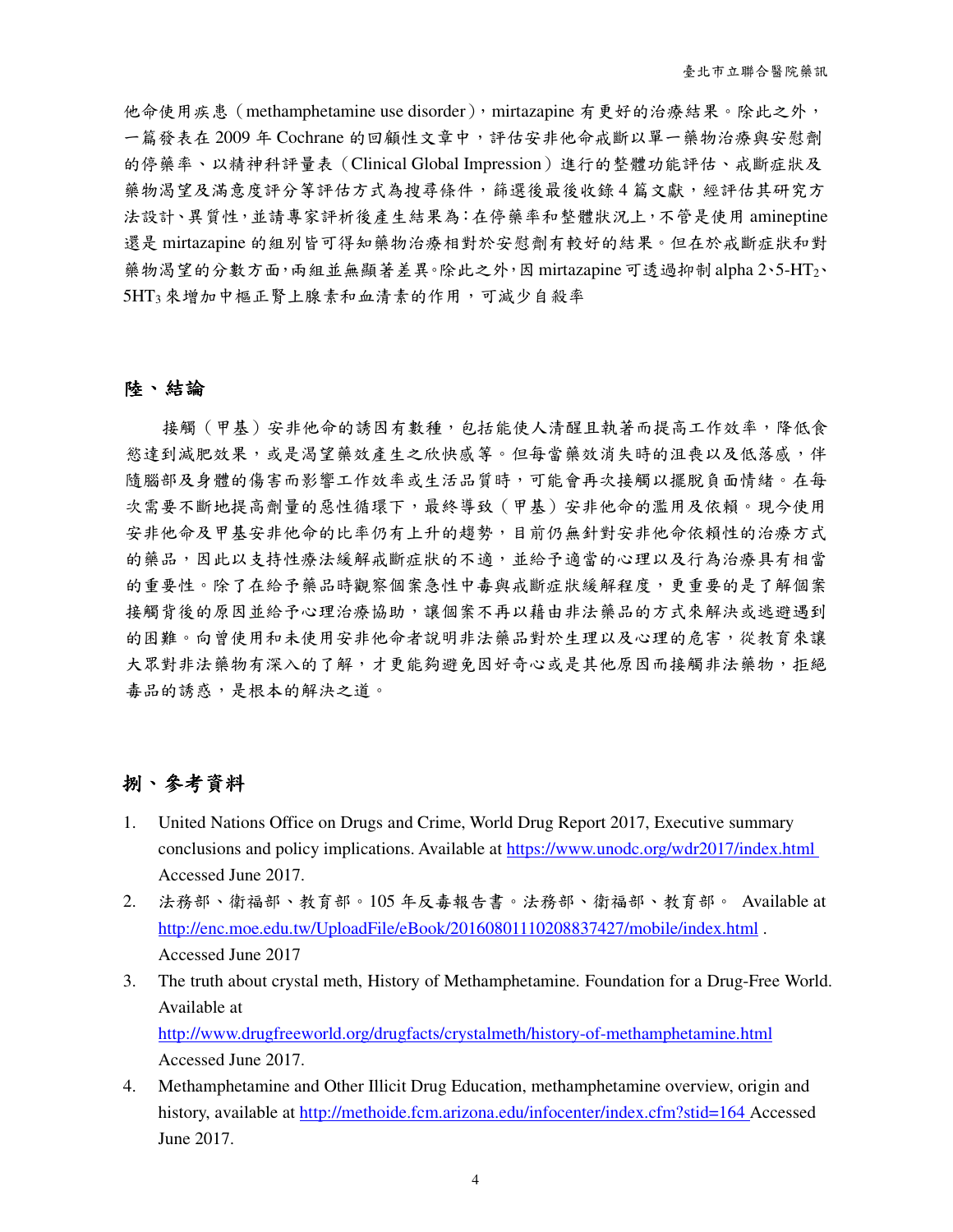- 5. Wolkoff DA, John A. Methamphetamine Abuse: An Overview for Health Care Professionals, Hawaii medical journal 1997; 56: 34-44
- 6. 衛生福利部, 第二級毒品施用者臨床治療模式與指引介紹, Available at http://antidrug.moj.gov.tw/Course/%E5%85%B7%E9%86%AB%E4%BA%8B%E8%83%8C %E6%99%AF%E4%BA%BA%E5%93%A1%E5%B0%88%E7%94%A8/%E5%B9%B3%E6 %9D%BF%E9%9B%BB%E8%85%A6%E8%AA%B2%E7%A8%8B/%E7%AC%AC%E4% BA%8C%E7%B4%9A%E6%AF%92%E5%93%81%E6%96%BD%E7%94%A8%E8%80%8 5%E8%87%A8%E5%BA%8A%E6%B2%BB%E7%99%82%E6%A8%A1%E5%BC%8F%E 8%88%87%E6%8C%87%E5%BC%95%E4%BB%8B%E7%B4%B9/presentation\_html5.html Accessed June 2017.
- 7. Kampman K, Pharmacotherapy for stimulant use disorders in adults. In: UpToDate, Saxon AJ, (Ed), UpToDate,Waltham, MA. Available at https://www.uptodate.com/contents/pharmacotherapy-for-stimulant-use-disorders-in-adults? source=search\_result&search=Pharmacotherapy%20for%20stimulant%20use%20disorders%2 0in%20adults&selectedTitle=1~150 Accessed June 2017.
- 8. Arnold TC, Ryan ML, Acute amphetamine and synthetic cathinone ("bath salt") intoxication. In: UpToDate, Traub SJ, (Ed), UpToDate,Waltham, MA. Available at https://www.uptodate.com/contents/acute-amphetamine-and-synthetic-cathinone-bath-salt-into xication?source=search\_result&search=amphetamine%20intoxication&selectedTitle=1~6#H3 50266383 Accessed June 2017.
- 9. Boyer EW, Seifert SA, Hernon C , Methamphetamine: Acute intoxication. In: UpToDate, Traub SJ,Burns MM, (Ed), UpToDate,Waltham, MA. Available at https://www.uptodate.com/contents/methamphetamine-acute-intoxication?source=search\_resul t&search=amphetamine%20withdrawal&selectedTitle=1~150 Accessed June 2017
- 10. Judge BS, Rusyniak DE. Syndromes, Substances, Environments, Clinical Neurotoxicology. Philadelphia: Saunders, 2009; 303-313
- 11. Shoptaw SJ, Kao U, Heinzerling K, Ling W, Treatment for amphetamine withdrawal, Cochrane Database of Systematic Reviews 2009, Issue 2. Available at http://onlinelibrary.wiley.com/doi/10.1002/14651858.CD003021.pub2/pdf/abstract Accessed June 2017.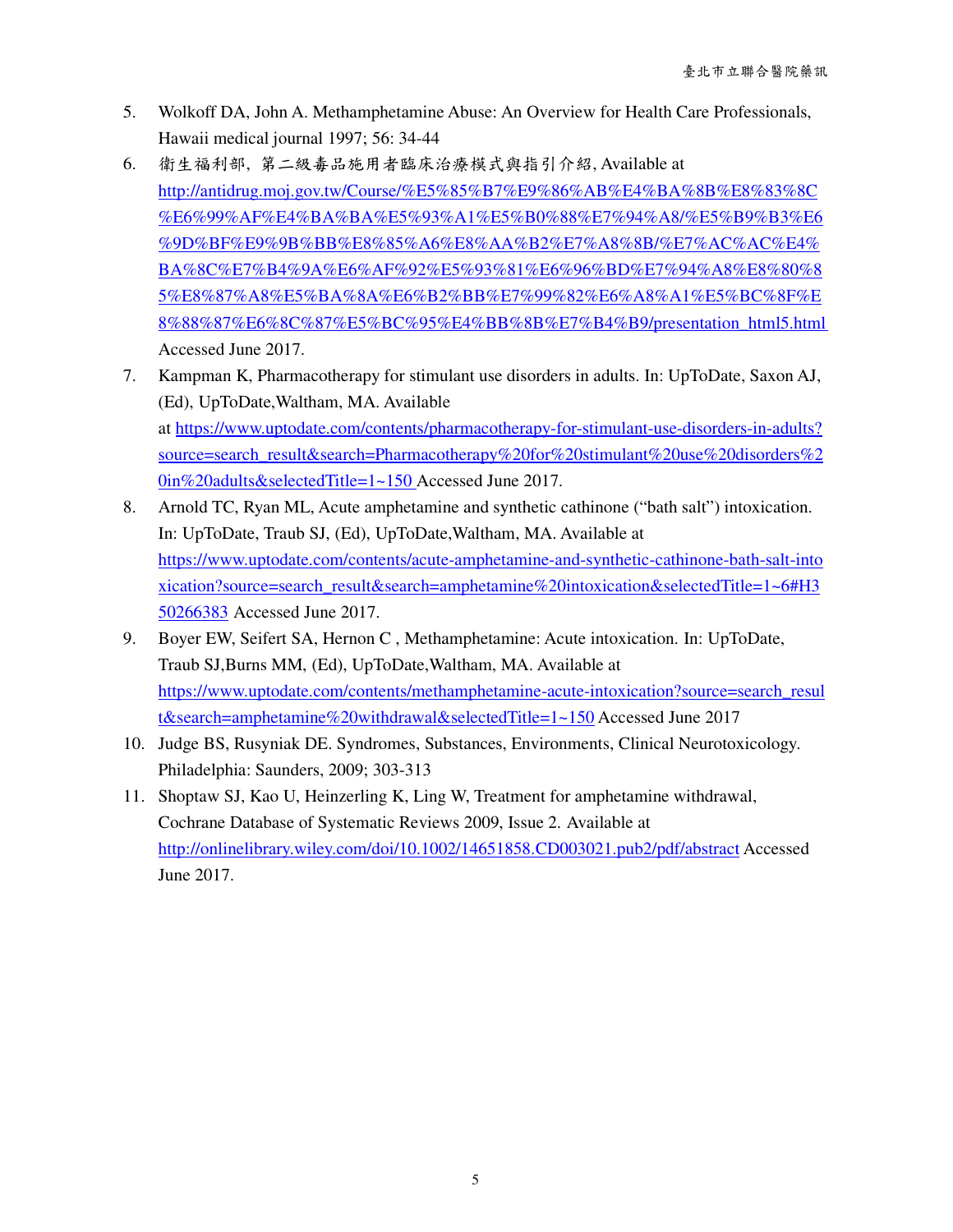## 新藥介紹:**Zonisamide**(**Zonegran®**,佐能安)

撰稿:吳宜臻藥師;校稿:朱婉兒藥師

### 壹、 前言

癲癇 (epilepsy) 是一種影響神經系統的疾病,因腦神經細胞不正常的過度放電,而產生 反覆性的發作(Seizures)。依每個人腦中放電部位不同,而有不同的臨床症狀,如失去意識、 全身抽搐或突然性的目光呆滯等等,可能是先天或後天因素所引起。<sup>1</sup> 全球約有五千萬人罹患 此疾病,<sup>2</sup>而臺灣癲癇症的盛行率(prevalence)約為 0.42%,依台灣人口計算相當於十萬人 左右。 $3$ 

根據英國國家健康與照顧卓越研究院(National Institute for Health and Care Excellence, NICE) 之癲癇診斷與治療指引 (Epilepsies: diagnosis and management, CG 137, 2016), 建議 癲癇治療應該依據發作類型、症狀、共病、其它治療使用之藥物、生活型態以及病人與照護 者偏好等因素來選擇適當用藥。<sup>4</sup> 最佳治療是指用最少的抗癲癇藥(Antiepileptic Drug, AED) 及最小的劑量,在最少的副作用下控制癲癇。對大多數的病人而言,第一線用藥可在發作控 制與副作用間取得平衡點,當發生嚴重副作用或是控制不佳,則可考慮換藥或加入第二線用 藥,亦即輔助治療(add-on therapy)。<sup>5</sup>而抗癲癇用藥中,傳統用藥如:phenytoin、carbamazepine、 phenobarbital、valproate 等。新一代的藥物則有 lamotrigine、levetiracetm、zonisamide 等。新 藥的副作用比較少,比較不會影響到大腦學習記憶的功能,但新舊藥品各有其優缺點,還是 須經醫師評估,選擇適當的治療藥物。本篇文章將介紹院內抗癲癇新藥:zonisamide。

## 貳、 外觀、藥理與藥動性質 **<sup>6</sup>**

Zonegran®(zonisamide, 100 mg/tab)為白色膜衣錠,一面刻印有 P/132 字樣。Zonisamide 屬於磺胺類結構(圖1),與其他抗癲癇用藥化學結構不相似,其抗癲癇作用確切機轉尚未明 瞭,但經體外藥理研究顯示,此藥會作用在鈉離子與鈣離子通道,進而終止神經元的同步放 電,減少癲癇發作放電的傳遞,終止後續的癲癇活性。而 zonisamide 對 GABA / benzodiazepine 接受體之神經元抑制作用也有調節效應,zonisamide 亦是碳酸酐酶抑制劑(carbonic anhydrase inhibitor),但此藥理作用對癲癇治療的貢獻是未知的(圖2)。

本藥口服後幾乎完全吸收,一般在給藥後 2-5 小時內達到最高血清或血漿濃度。口服生 體可用率不受食物影響,雖然最高血漿與血清濃度可能會延後達到。而 zonisamide 主要經由 原 藥 benzisoxazole 環 被 細 胞 色 素 P450 酵 素 3A4 ( CYP3A4 ) 還 原 裂 解 而 形 成 2-sulphamoylacetylphenol (SMAP),以及 N-乙醯化進行代謝。此藥不會誘發本身的代謝,口服 投與後,zonisamide 之穩定狀態之擬似清除率 (apparent clearance) 約 0.70 l /h,無 CYP3A4 誘導劑存在時末相排除半衰期 (terminal elimination half-lives) 約 60 小時,其代謝產物和原 藥主要經由尿液排除。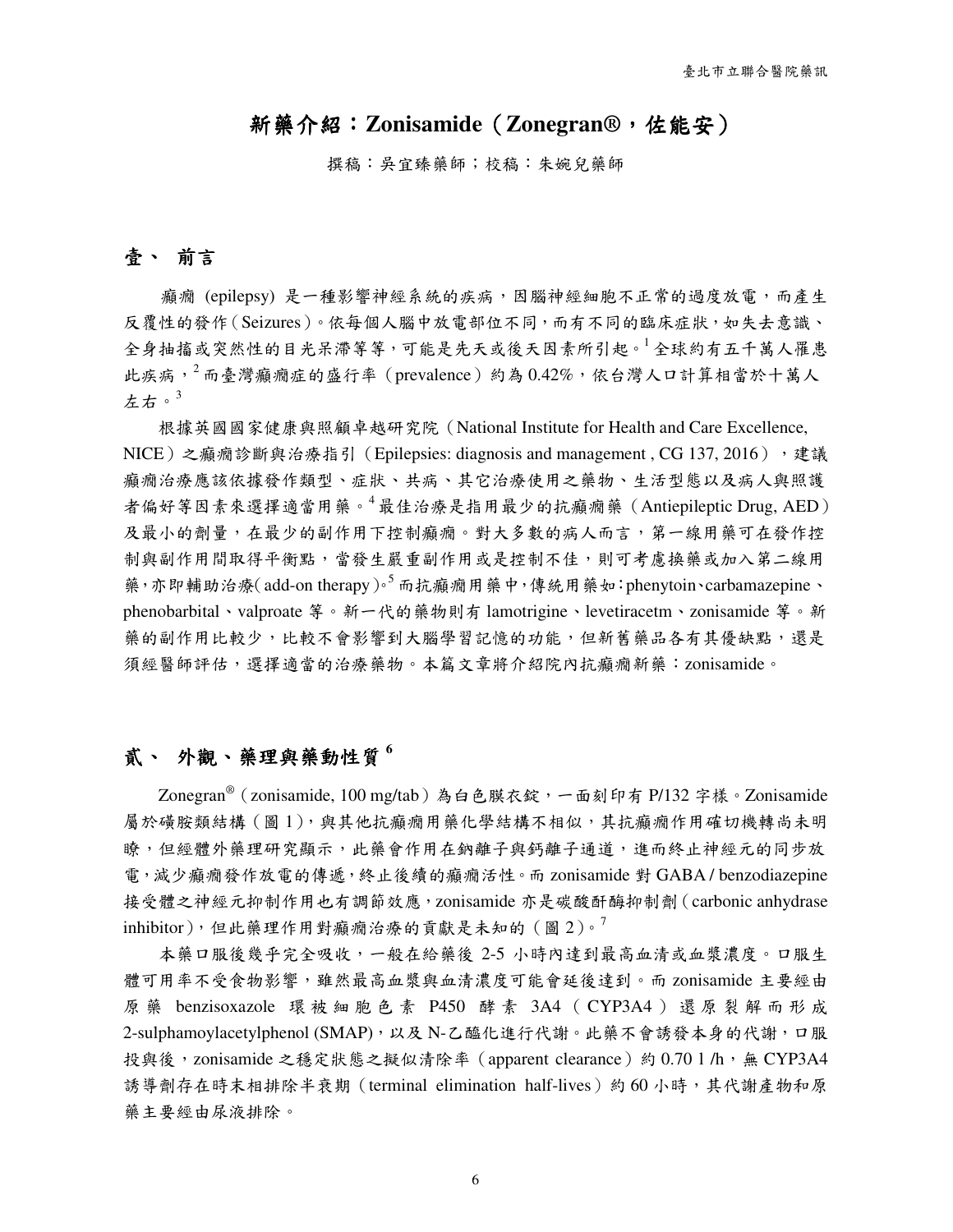

圖 2:藥理機轉圖

### 參、 適應症與用法用量 **6,7**

Zonisamide 於 1989年在日本上市, 2000年於美國取得藥品許可證。8目前台灣衛福部許 可的適應症為「新診斷成人局部癲癇發作之單一藥物治療」及「成人局部癲癇發作之輔助治 療」。適用於下列癲癇發作之類型:單純性局部癲癇發作、複雜性局部癲癇發作、局部癲癇發 作續發型之全身性強直-陣攣性發作。9

單一藥物治療,每日服用一次,起始劑量為每日100mg,以 2 週為一次調整區間,每次 增加劑量為 100mg/日,至維持劑量 300mg/日。若需要更高的劑量,一樣以 2 週為一次調整區 間,同樣增加劑量為 100mg/日,至每日最高劑量為 500mg。

輔助治療時,起始劑量為每日 100mg,之後以 1 至 2 週為一個區間,逐漸提高劑量至每 日 200mg 至 400mg,分 1 至 3 次空腹或隨餐服用。每日最高劑量為 500mg,須注意每日劑量 300mg 以上與不良反應有相關性。<sup>11</sup>

### 肆、 交互作用 **6,7**

經體外試驗顯示,預期 zonisamide 不會影響其他經由細胞色素 P450 酵素代謝之藥物的 藥動學,所以與已知的 CYP3A4 抑制劑併用時,無須調整本藥劑量。Zonisamide 與其他可能 會導致尿路結石之藥物併用可能會增加腎結石形成的風險,應避免與此類藥物併用。本藥因 有一部分被 CYP3A4 代謝,而 rifampicin 是強效 CYP3A4 誘導劑, 如需同時投藥,應密切監 測患者,並視需要調整 zonisamide 劑量。因為 zonisamide 也是碳酸酐酶抑制劑,須謹慎使用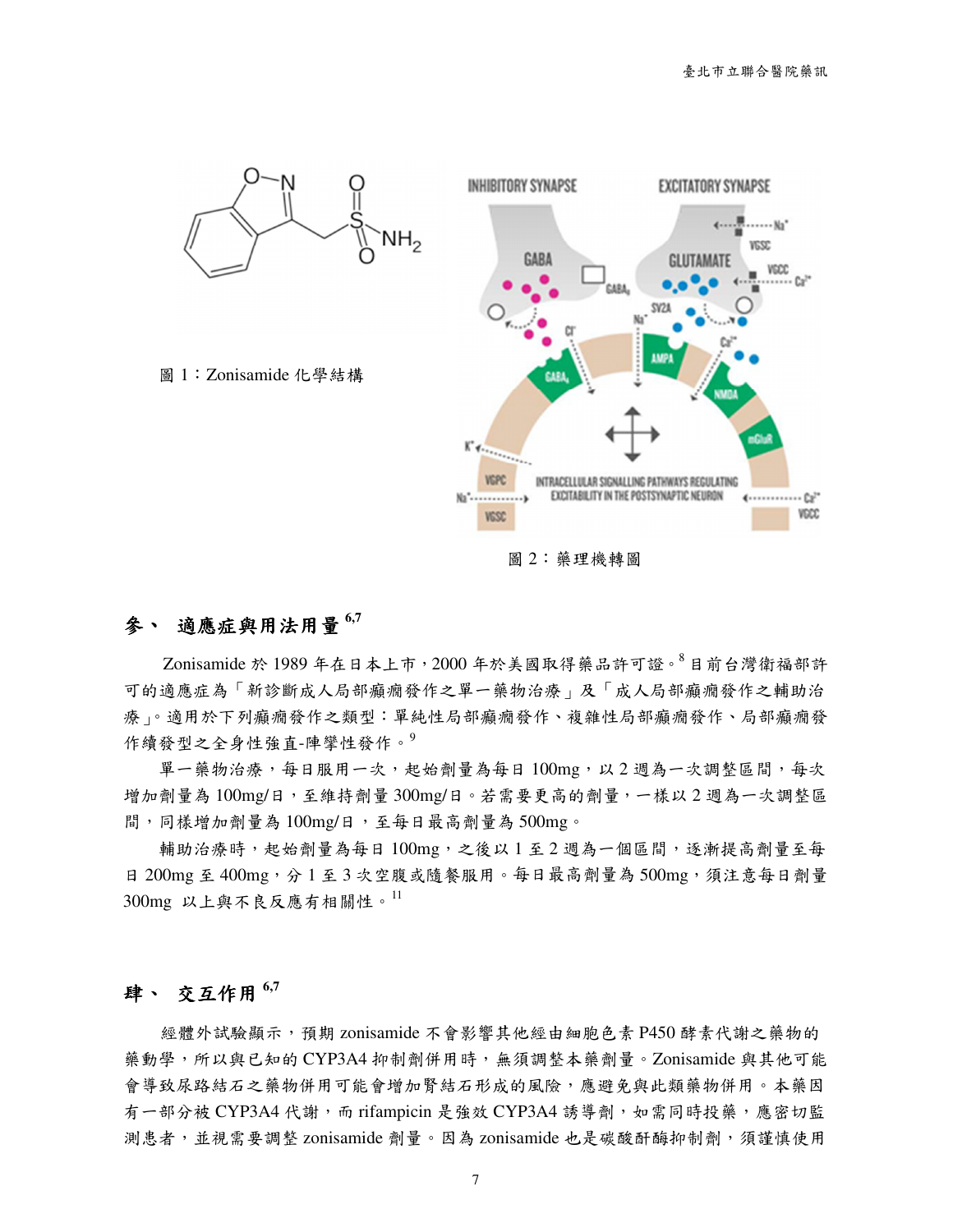於同時有併用其他碳酸酐酶抑制劑類的藥物,如:topiramate 及 acetazolamide 之患者,因可 能增加酸中毒嚴重度及腎結石風險。臨床試驗中,於癲癇患者穩定狀態投與 zonisamide,對 carbamazepine、lamotrigine、phenytoin 或 sodium valproate 的藥動學無臨床上相關的影響。所 以加入 zonisamide 作為輔助劑對其他抗癲癇藥物的濃度幾乎沒有影響,因此不需要對背景治 療(background therapy)藥物進行任何劑量調整。

### 伍、 副作用與禁忌

本藥在輔助治療之臨床試驗中最常見的不良反應是嗜睡、頭暈及厭食。從臨床試驗和上 市後監視制度獲得 zonisamide 相關不良反應,大於 10%的不良反應有: 嗜睡 (17%)、頭暈 (13%)、厭食(13%)。1%~10%的不良反應有,中樞神經系統:頭痛(10%)、記憶力減退 (6%)、注意力障礙(6%);精神方面:激動(9%)、混淆狀態(6%)、憂鬱(6%)、失眠(6%); 胃腸消化系統:噁心 (9%)。因結構屬磺胺類結構,對磺胺類藥物過敏者禁止使用。<sup>7</sup>

# 陸、 注意事項 **<sup>7</sup>**

於上市後追蹤資料顯示 zonisamide 治療曾引發罕見(rare)的嚴重皮疹,包括史帝芬-強 生症候群 ( Stevens-Johnson syndrome, SJS ) , 對於出現不明原因之皮疹的患者, 必須考慮停 用,而併用其它可能引發皮疹之抗癲癇藥物的患者要格外謹慎。

由於對碳酸酐酶的抑制作用可能會引起代謝性酸中毒,此種電解質不平衡的現象曾在使 用本藥之安慰劑對照試驗和上市後使用期間觀察到。一般而言 zonisamide 引起的代謝性酸中 毒發生在治療初期,然而此種不良反應也可能在治療期的任何時間發生,建議應在開始治療 前和治療期間監測血清碳酸氫鹽,如果發生代謝性酸中毒,可考慮減少劑量或逐漸減少劑量 至停藥,如需繼續使用,應考慮血液鹼化治療。

懷孕期間不得使用zonisamide,除非明確需要且惟有潛在效益大於對胎兒的潛在危險時, 方可使用。應告知有生育能力的婦女,接受本藥治療期間直到停藥後一個月須避孕。由於 zonisamide 會分泌到人類乳汁中,所以必須停止授乳或停止/避免藥物治療。與其他抗癲癇藥 物一樣,zonisamide 如果突然停藥可能會增加癲癇發作頻率,或造成癲癇重積狀態 (status epilepticus),故劑量減少或停止使用應逐步進行。如發生過量沒有特定解毒劑,可藉由催吐 或洗胃以排空胃部,同時注意保護呼吸道。

#### 柒、 臨床實證

台灣於 2017 年新增 zonisamide 適應症「新診斷成人局部癲癇發作之單一藥物治療」,本 篇將舉出 zonisamide 單一藥物療效治療的試驗研究。2012 年,zonisamide 與緩釋劑型之 carbamazepine 直接效果比較(head-to-head comparison)試驗。在一個雙盲、平行組別的試驗 中,收納 583 名新診斷成人局部癲癇發作之患者,觀察 26 週的效果。受試者隨機分配至

8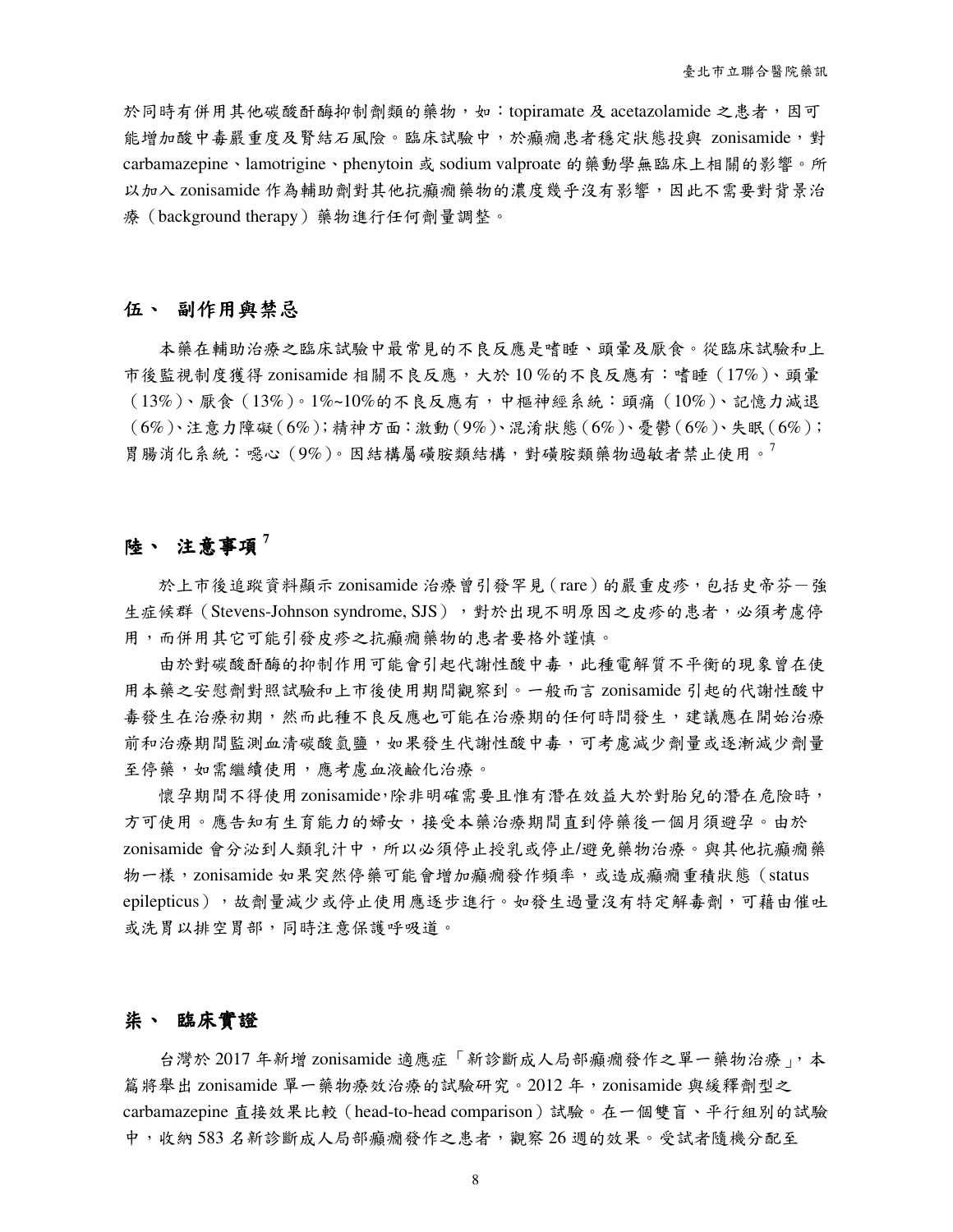zonisamide 或 carbamazepine 治療,治療期視反應最長至 24 個月。先投予初始目標劑量 carbamazepine 600 mg 或 zonisamide 300 mg。如受試者發生癲癇則其劑量會上調至下一個目標 劑量 carbamazepine 800 mg 或 zonisamide 400 mg。如仍有癲癇發生則其劑量會再上調至最高 目標劑量 carbamazepine 1200 mg 或 zonisamide 500 mg。無癲癇發作達 26 週的受試者則會維 持其目標劑量再繼續治療 26 週。觀察癲癇二至五年都沒發作(seizure-free)之患者其在劑量 上的分佈,有八成的患者可在有效起始劑量時獲得控制,而少部份頑固型患者需要較高劑量 以達到控制(圖 3),局部發作頻率減少與 zonisamide 的劑量相關,每天 300-500 mg 的劑量 具有持續的療效。<sup>10</sup>



圖 3: 觀察 26 周藥物劑量分布,可在有效起始劑量時獲得控制 $^{\mathrm{l}}$ 

隨著該研究結果的發表歐盟通過其單一治療之適應症,2013年國際抗癲癇聯盟 (International League Against Epilepsy, ILAE) 更新了抗癲癇藥物在初始單一療法的有效性與 證據等級。而 zonisamide 在成人局部癲癇之單一藥物治療中,與 phenytoin (PHT), carbamazepine (CBZ), levetiracetam (LEV)皆有不錯的療效,且達證據等級 A 的效果建議。 9

而在 2016 年的一篇研究中,評估 zonisamide 於治療成人局部癲癇,使用抗癲癇單一療法 的輔助治療時之有效性,總計收納了九十多位,18歲以上的局部癲癇發作患者,其中有四分 之一的患者大於六十歲。研究結果顯示,此藥有良好的輔助治療效果。11 此篇研究與台灣現 況相近,在台灣的健保規範中, zonisamide 限用於其他抗癲癇藥物無法有效控制之局部癲癇 發作之輔助性治療(add- on therapy)。<sup>12</sup>

#### 捌、 結論

隨著時代的演進,抗癲癇藥品的選擇愈來愈多,不管傳統藥物或是像 zonisamide 這樣的 新藥,都須由專業醫師評估,根據癲癇發作的類型來選擇最適當之藥品。而最佳的治療方法 是以最少種類的抗癲癇藥品及最小劑量,在最少副作用下達到良好之控制。<sup>5</sup> 不過現今仍有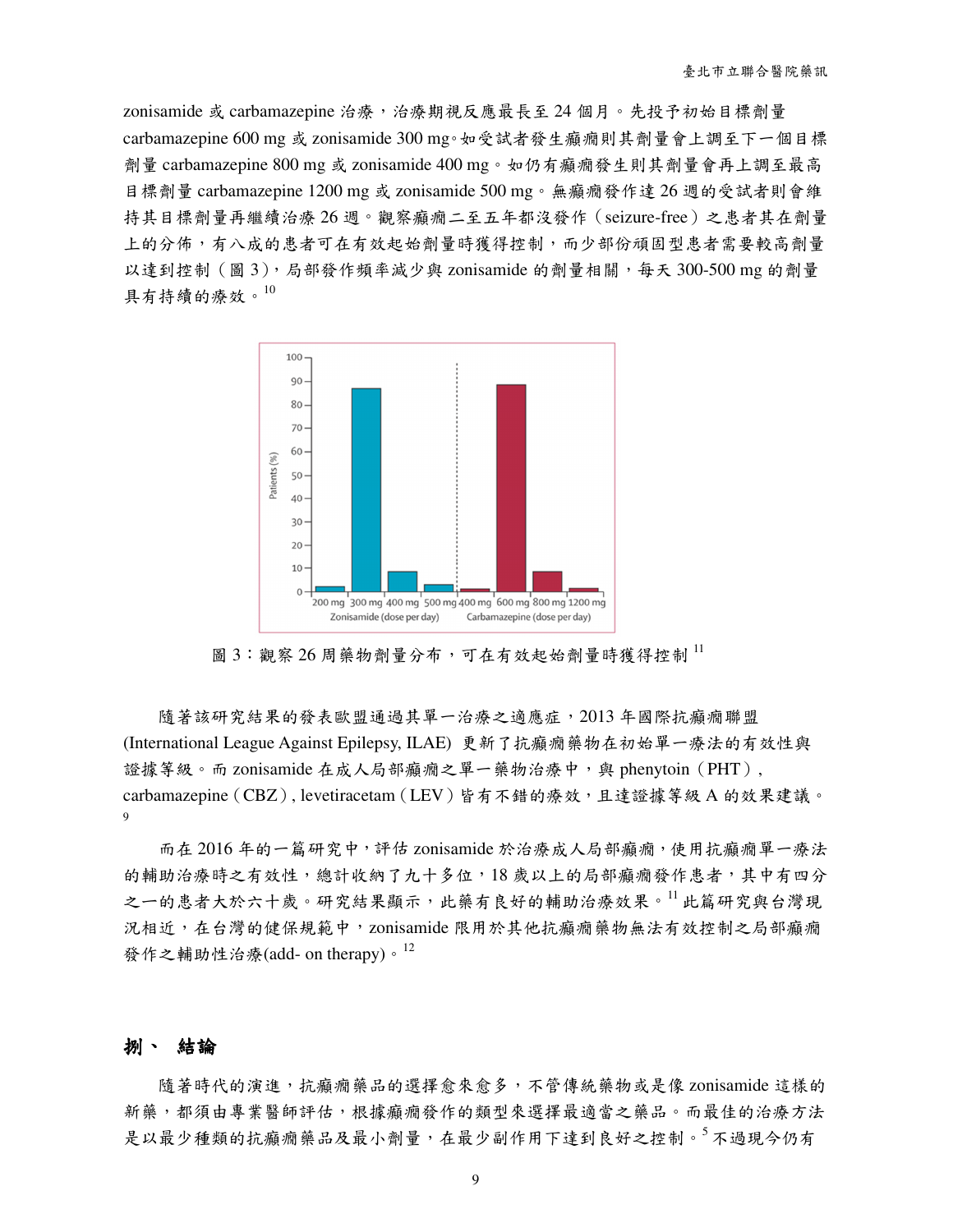30~40%的病人,需要使用兩種以上之藥品做治療。控制病人的癲癇症狀,仍需要靠病患良好 的服藥順從性。

# 玖、 參考文獻

- 1. Fisher RS, Boas WVE, Blume W, et al. Epileptic seizures and epilepsy: definitions proposed by the International League Against Epilepsy (ILAE) and the International Bureau for Epilepsy (IBE). Epilepsia 2005 ;6(4):470-2.
- 2. Brodie MJ, French JA. Management of epilepsy in adolescents and adults. Lancet 2000; 356: 323-329.
- 3. PoHsieh LP, Huang CY. Prevalence of treated epilepsy in western medicine among the adult population in Taiwan: A study conducted using antiepileptic drug prescription data. Epilepsy Research 2008;80;114-8.
- 4. National institute for health and clinical excellence. The epilepsies: The diagnosis and management of the epilepsies in adults and children in primary and secondary care (NICE clinical guideline 137). London: National Clinical Guideline Centre, 2012. Available at https://www.nice.org.uk/guidance/cg137. Accessed 08/2017.
- 5. About epilepsy. United Kingdom National Society for epilepsy. Available at http://www.Epilepsysociety.Org.Uk/aboutepilepsy Accessed June 2017.
- 6. UpToDate. Zonisamide: Drug information . Available at https://www.uptodate.com/contents/zonisamide-drug-information?source=preview&search=Zo nisamide&anchor=F236218#F236218. Accessed 08/2017.
- 7. 佐能安膜衣錠 100 毫克藥品仿單。2017 年。
- 8. Drug Information, FDA Approved Drugs: Zonisamide. Center Watch. Available at http://www.centerwatch.com/drug-information/fda-approved-drugs/drug/613/zonegran-zonisa mide-capsules Accessed Aug 2017.
- 9. Glauser T, Ben-Menachem E, Bourgeois B, et al. Updated ILAE evidence review of antiepileptic drug efficacy and effectiveness as initial monotherapy for epileptic seizures and syndromes. Epilepsia 2013; 54(3):551-63.
- 10. Baulac M, Brodie MJ, Patten A, et al. Efficacy and tolerability of zonisamide versus controlled-release carbamazepine for newly diagnosed partial epilepsy: a phase 3, randomised, double-blind, non-inferiority trial. Lancet Neurol. 2012; 11(7):579-88.
- 11. Hamer H, Baulac M, McMurray R, et al. Retention, dosing, tolerability and patient reported seizure outcome of Zonisamide as only add-on treatment under real-life conditions in adult patients with partial onset seizures: Results of the observational study ZOOM. Seizure. 2016; 34: 66-73.
- 12. 健保署。全民健康保險藥品給付規定-第 1 章 神經系統藥物 Drugs acting on the nervous system 1.3.2.2.給付規定。Available at http://www.nhi.gov.tw/Resource/bulletin/4341\_1010041479A-%E4%BF%AE%E6%AD%A3 %E8%A6%8F%E5%AE%9A.pdf Accessed Aug 2017.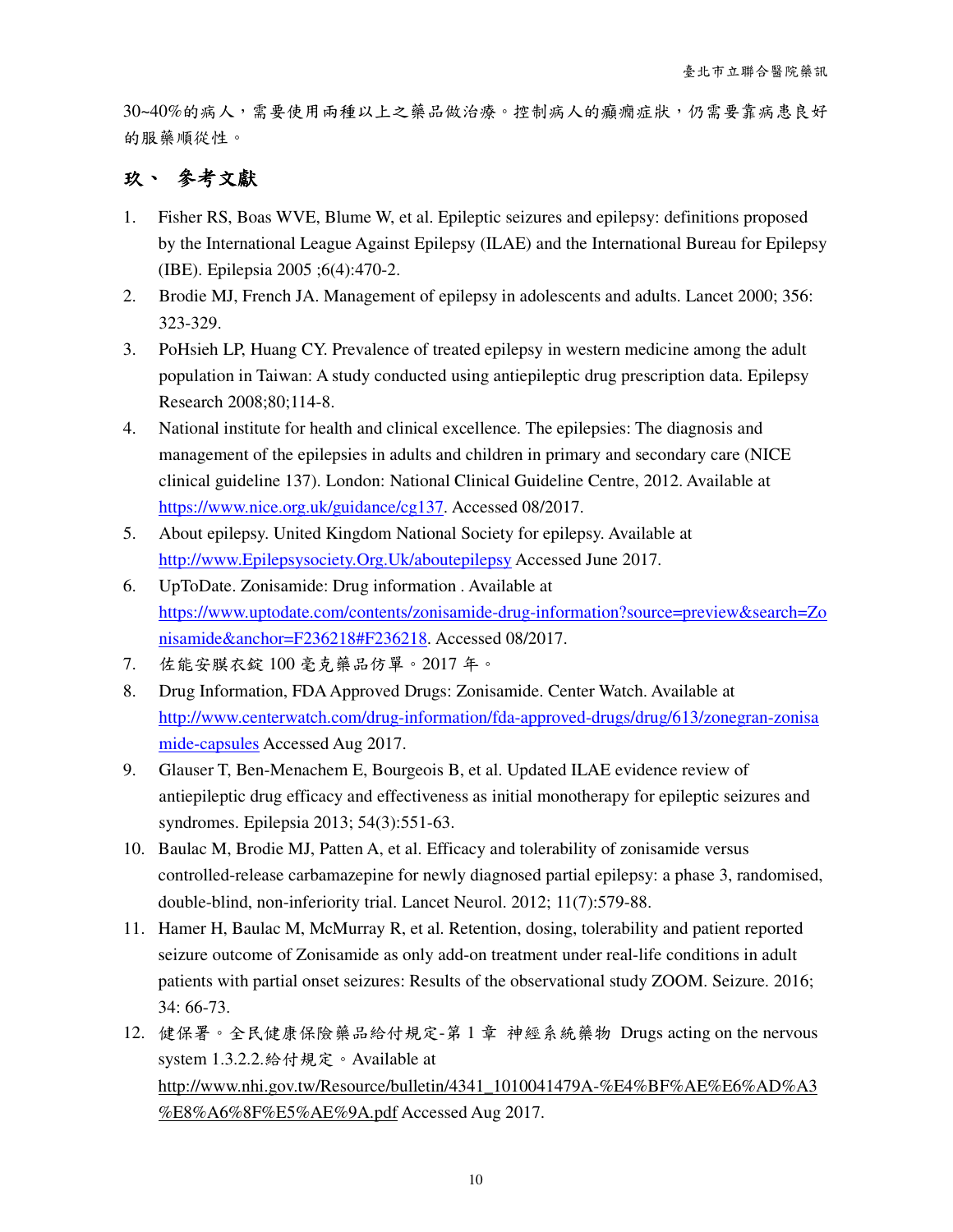# 藥物安全資訊

撰稿:李美珊藥師;校稿:梁雅惠主任

#### **Mifepristone** 及 **Misoprostol** 之風險警訊

#### 香、加拿大衛生部發布有關 mifepristone 及 misoprostol 之風險警訊

 Mifepristone 及 misoprostol 作為人工流產之用時可能具有感染及/或敗血症、嚴重出血與 治療失敗時的胚胎毒性等風險,故加拿大衛生部要求藥商於仿單「警語」標註相關風險,及 提交相關風險管理計畫書。我國核准該等藥品之中文仿單於「警告」/「不良反應」處已刊載 「出血」、「懷孕及哺乳」處刊載「致畸胎」等相關警語,惟未提及「感染、敗血症」等相關 風險。

#### 一、背景

 Mifepristone 與 misoprostol 為臨床常見之人工流產口服藥品,前者主要透過結合黃體接 受器,後者則是前列腺素 E1 類似物,兩者都可引發子宮收縮導致懷孕終止,目前國內核准 使用於小於7週之子宮內孕之人工流產。使用此種組合進行人工流產時,限公私立醫療院 婦產科醫師執行,符合適應症之病人須簽署同意書,並在婦產科醫師面前服藥。現行用法 為先服用 mifepristone 600 mg, 經 36 至 48 小時後回診口服 misoprostol 400 µg 來誘發子宮 收縮,若 3 小時內未見出血,應再服用 misoprostol 200 μg。服用 misoprostol 後的病人應留 置醫療院所觀察至少 3 小時。臨床可能會有嚴重出血、胚胎毒性(當懷孕終止失敗或終止 後緊接著懷孕時)等風險。臨床上認為細菌感染或是敗血症等疑慮,是否與此兩種藥品有 關仍待確認,然而須提醒病人注意使用後是否出現發燒、昏厥、虛弱、腹瀉等疑似感染症 狀出現,並應於服用後 7 到 14 天內回診,確認是否終止懷孕或需進一步處置。

#### 二、病人應注意事項

- 1. 本文所列藥品屬於醫師處方用藥,須經醫師診斷評估後,在醫師指導下使用。
- 2. 就診時,應主動告知身體不適情形、相關病史、過敏史及目前服用之藥品等,以利醫師 評估。
- 3. 在服藥後2週內,應確實回診追蹤。
- 4. 用藥如有任何疑問,應諮詢專業醫療人員,倘若於服藥期間出現不適症狀,應立即就醫 或回診原處方醫師。

#### 三、醫療人員應注意事項:

- 1. Mifepristone 於我國屬第四級管制藥品,且僅限由婦產科醫師使用,該藥品雖無具成癮 性,但醫師處方前,仍應謹慎評估病人使用該藥品之臨床效益與風險。
- 2. 應告知病人於用藥後 2 週內務必回診追蹤,以確認胚胎是否完全排出,且未有異常出